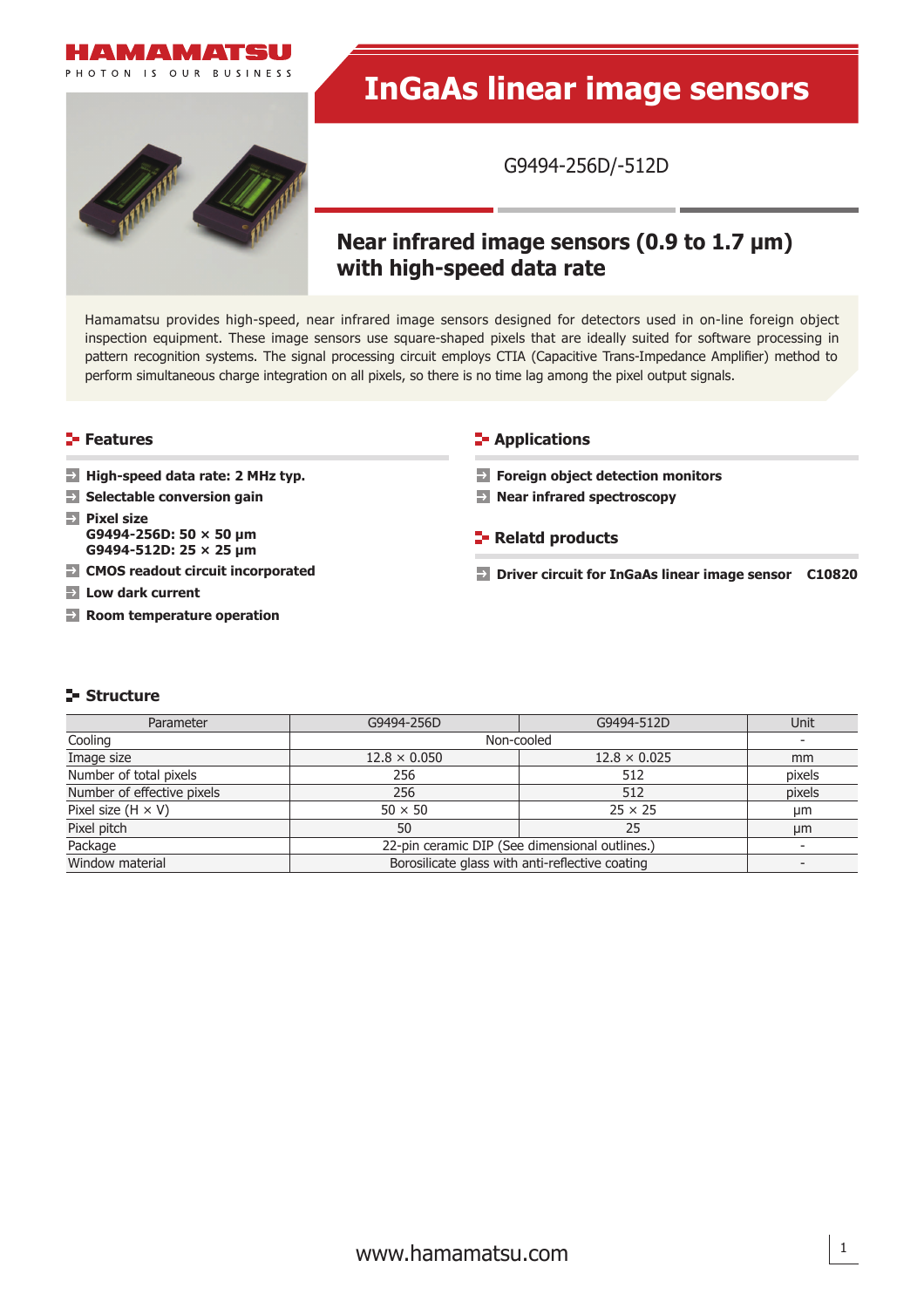KMIRC0077EA

# **Details of photosensitive area (unit: μm)**





**Block diagram** 



# **Absolute maximum ratings**

| Parameter                       | Symbol                      | Condition                               | Value                                   | Unit         |
|---------------------------------|-----------------------------|-----------------------------------------|-----------------------------------------|--------------|
| Operating temperature           | Topr                        | Chip temperature, No dew condensation*1 | $-20$ to $+70$                          | °C           |
| Storage temperature             | Tsta                        | Chip temperature, No dew condensation*1 | $-20$ to $+85$                          | $^{\circ}$ C |
| Soldering conditions            |                             |                                         | 260 $\degree$ C, less than five seconds |              |
| Supply voltage                  | Vdd, INP, Vref $Ta = 25 °C$ |                                         | $-0.3$ to $+6$                          |              |
| Clock pulse voltage             | Vф                          | lTa=25 °C                               | $-0.3$ to $+6$                          |              |
| Reset pulse voltage             | V(RES)                      | $Ta = 25 °C$                            | $-0.3$ to $+6$                          |              |
| Gain selection terminal voltage | Vcsel                       | Ta=25 °C                                | $-0.3$ to $+6$                          |              |

\*1: When there is a temperature difference between a product and the surrounding area in high humidity environment, dew condensation may occur on the product surface. Dew condensation on the product may cause deterioration in characteristics and reliability.

Note: Exceeding the absolute maximum ratings even momentarily may cause a drop in product quality. Always be sure to use the product within the absolute maximum ratings.

#### **Recommended terminal voltage**

| Parameter                          |      | Symbol     | Min. | Typ. | Max. | Unit |
|------------------------------------|------|------------|------|------|------|------|
|                                    |      | Vdd        |      |      | 5.5  |      |
| Supply voltage                     |      | Vref       |      | 1.26 |      |      |
| Element bias                       |      | <b>INP</b> | 3.3  | 3.5  | 3.6  |      |
| Ground                             |      | Vss        |      |      |      |      |
| High<br>Clock pulse voltage<br>Low |      |            | 4.5  | 5.0  | 5.5  |      |
|                                    |      | Vφ         |      |      | 0.4  |      |
| Reset pulse voltage                | High |            | 4.5  | 5.0  | 5.5  |      |
|                                    | Low  | V(RES)     |      |      | 0.4  |      |

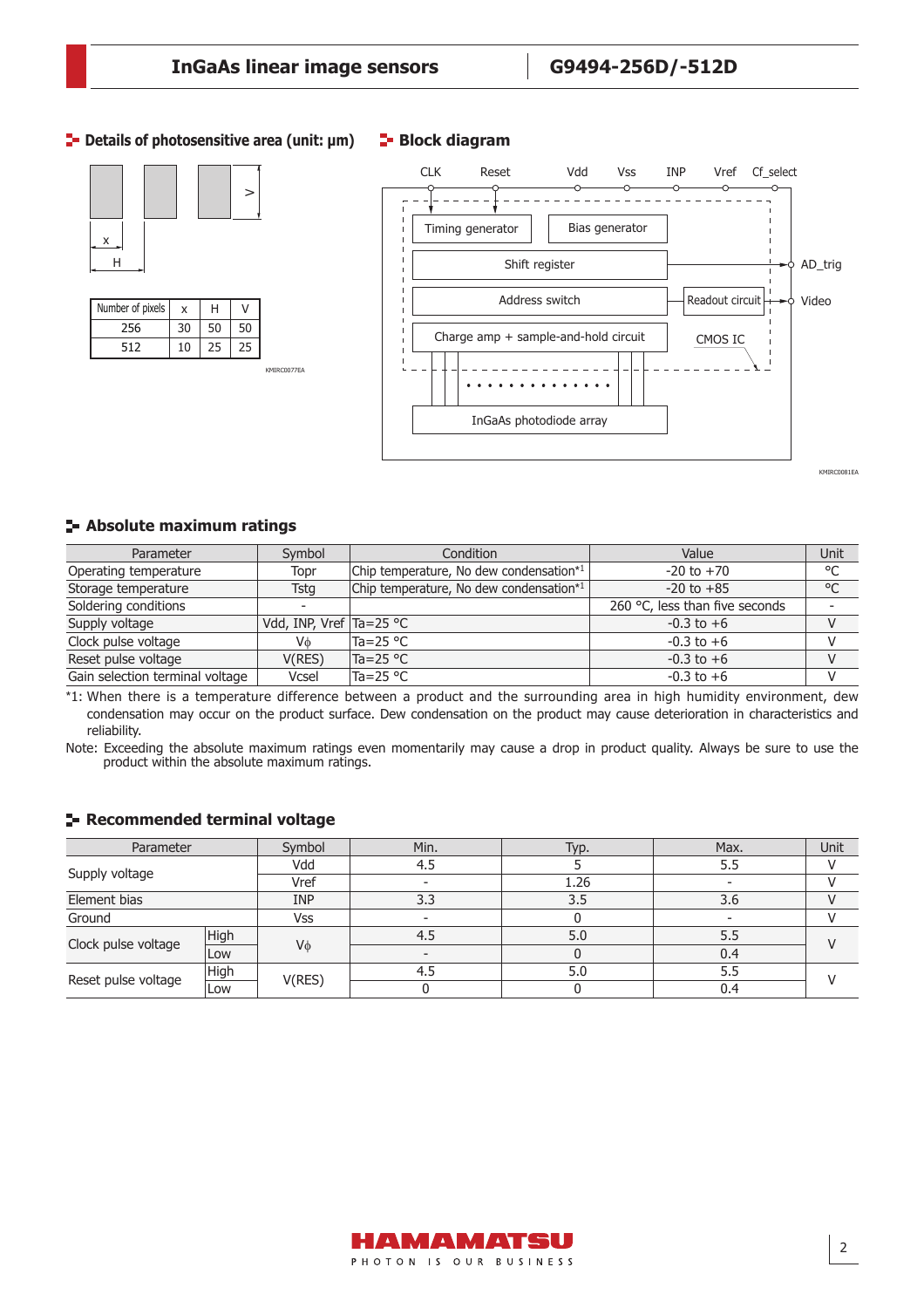# **E** Electrical characteristics (Ta=25 °C)

| Parameter                  |            |               |                          | G9494-256D               |                          |                          | G9404-512D               |                | Unit           |  |
|----------------------------|------------|---------------|--------------------------|--------------------------|--------------------------|--------------------------|--------------------------|----------------|----------------|--|
|                            |            | Symbol        | Min.                     | Typ.                     | Max.                     | Min.                     | Typ.                     | Max.           |                |  |
|                            |            | I(vdd)        | $\overline{\phantom{0}}$ | 40                       | 75                       |                          | 80                       | 150            | mA             |  |
| Current consumption        |            | I(Vref)       | $\overline{\phantom{0}}$ | $\overline{\phantom{0}}$ |                          |                          |                          |                | m <sub>A</sub> |  |
|                            |            | I(IMP)        | $\overline{\phantom{0}}$ | $\overline{\phantom{0}}$ |                          | $\overline{\phantom{a}}$ | $\overline{\phantom{0}}$ |                | mA             |  |
| Clock frequency            |            |               | 0.1                      | $\mathcal{P}$            | 4                        | 0.1                      | $\mathcal{P}$            | $\overline{4}$ | <b>MHz</b>     |  |
| Video data rate            |            | fv            | $\overline{\phantom{0}}$ |                          | $\overline{a}$           | $\overline{\phantom{a}}$ |                          |                | <b>MHz</b>     |  |
|                            | High       | <b>VH</b>     | $\overline{\phantom{0}}$ | 3.5                      | <b>INP</b>               |                          | 3.5                      | <b>INP</b>     | V              |  |
| Video output voltage       | <b>Low</b> | <b>VL</b>     | $\overline{\phantom{a}}$ | 1.26                     | $\overline{\phantom{0}}$ | $\overline{\phantom{0}}$ | 1.26                     |                | $\vee$         |  |
| Video output impedance     |            | Zv            | -                        | 5                        | $\overline{\phantom{a}}$ | $\overline{\phantom{a}}$ | 5                        |                | $k\Omega$      |  |
| Output offset voltage      |            | <b>Vos</b>    | $\overline{\phantom{0}}$ | Vref                     | $\overline{\phantom{0}}$ | $\overline{\phantom{0}}$ | Vref                     |                | V              |  |
|                            | High       | <b>Vtrigh</b> |                          | Vdd                      |                          | $\overline{\phantom{a}}$ | Vdd                      |                | V              |  |
| A/D trigger voltage        | Low        | VtrigL        | $\overline{\phantom{0}}$ | <b>GND</b>               |                          |                          | <b>GND</b>               |                | V              |  |
| A/D trigger drive function |            | Vad           | 74HC244<br>1 ch          |                          |                          | 74HC244<br>$1$ ch        |                          |                |                |  |

# **Electrical and optical characteristics (Ta=25** °**C, Vdd=5 V, INP=3.5 V, Vref=1.26 V, Vf=5 V, CE=1600 nV/e-, f=2 MHz)**

| Parameter                     | Symbol      | Condition                               | Min.                     | Typ.       | Max. | Unit            |
|-------------------------------|-------------|-----------------------------------------|--------------------------|------------|------|-----------------|
| Spectral response range       |             |                                         |                          | 0.9 to 1.7 |      | µm              |
| Peak sensitivity wavelength   | $\lambda p$ |                                         |                          | 1.55       |      | µm              |
| Photosensitivity              | S           | $\lambda = \lambda p$                   | 0.85                     | 0.95       |      | A/W             |
| Conversion efficiency         | <b>CE</b>   |                                         | $\overline{\phantom{0}}$ | 1600       |      | $nV/e^-$        |
| Photoresponse nonuniformity*2 | <b>PRNU</b> | Integration time:<br>$ 0.2 \text{ ms} $ |                          | ±5         | ±20  | $\frac{0}{0}$   |
| Saturation output voltage     | Vsat        |                                         |                          |            |      | V               |
| Saturation charge             | Osat        |                                         |                          | 1.25       |      | Me <sup>-</sup> |
| Readout noise                 | N           | Integration time:<br>$ 0.2 \text{ ms} $ |                          | 900        | 2000 | µV rms          |
| Dynamic range                 | D           |                                         |                          | 2222       |      |                 |
| Defective pixels*3            |             |                                         |                          |            |      | $\frac{0}{0}$   |

\*2: 50% of saturation, after dark output subtraction, excluding first and last pixels

\*3: Pixels with photoresponse nonuniformity, readout noise or dark current higher than the maximum value

# **Dark output characteristics (Ta=25 °C, CE=1600 nV/e-)**

| Parameter                                  | Symbol |        | G9494-256D |      |      | G9494-512D |      | Unit |  |
|--------------------------------------------|--------|--------|------------|------|------|------------|------|------|--|
|                                            |        | Min.   | Typ.       | Max. | Min. | Typ.       | Max. |      |  |
| Dark output<br>(dark output nonuniformity) | VD     | $-200$ | 40         | 200  | -50  | 10         | 50   | V/s  |  |
| Dark current                               | ID     | $-20$  |            | 20   | --   |            |      | DA   |  |

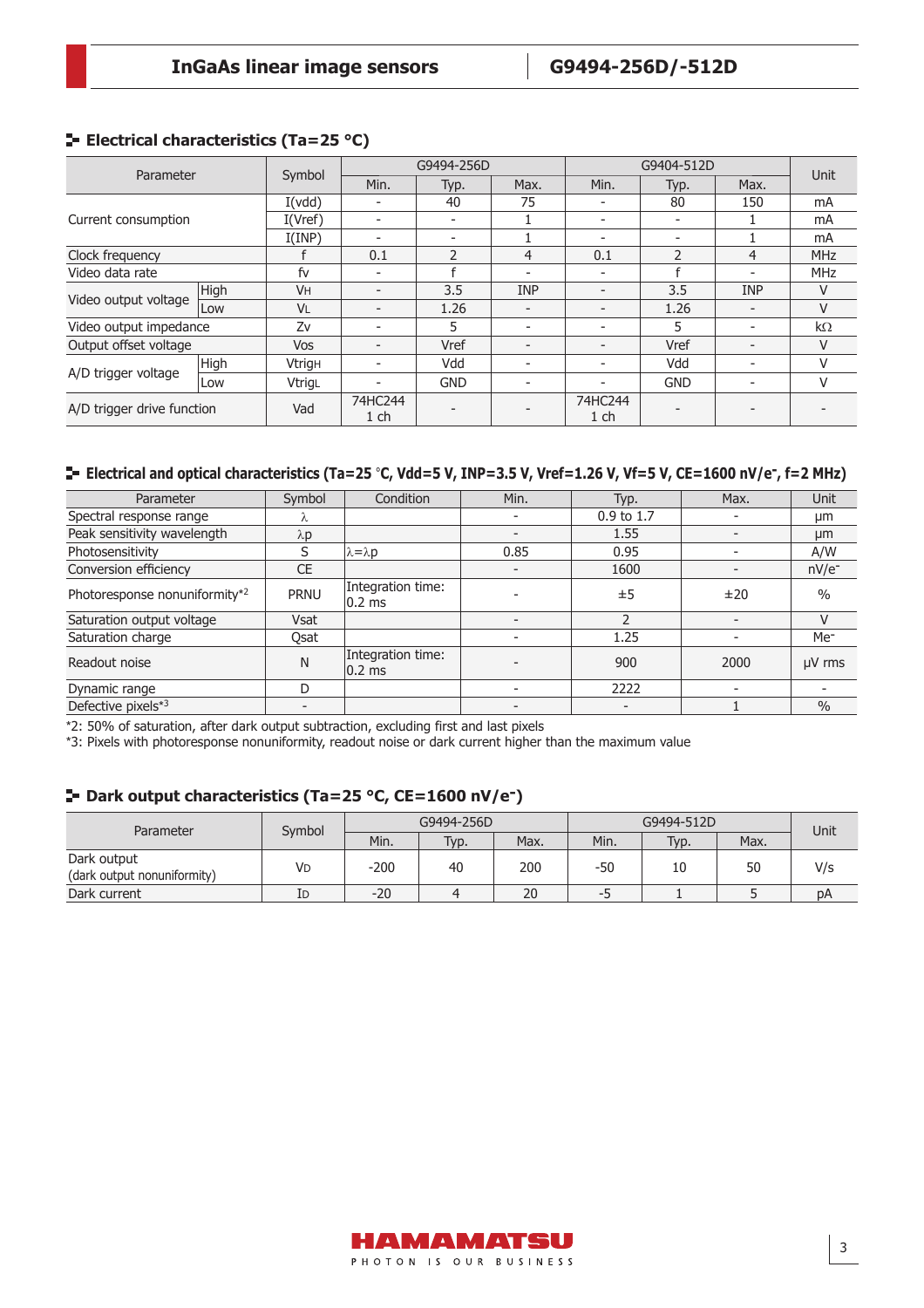# **Equivalent circuit**



# $F$  Connection example



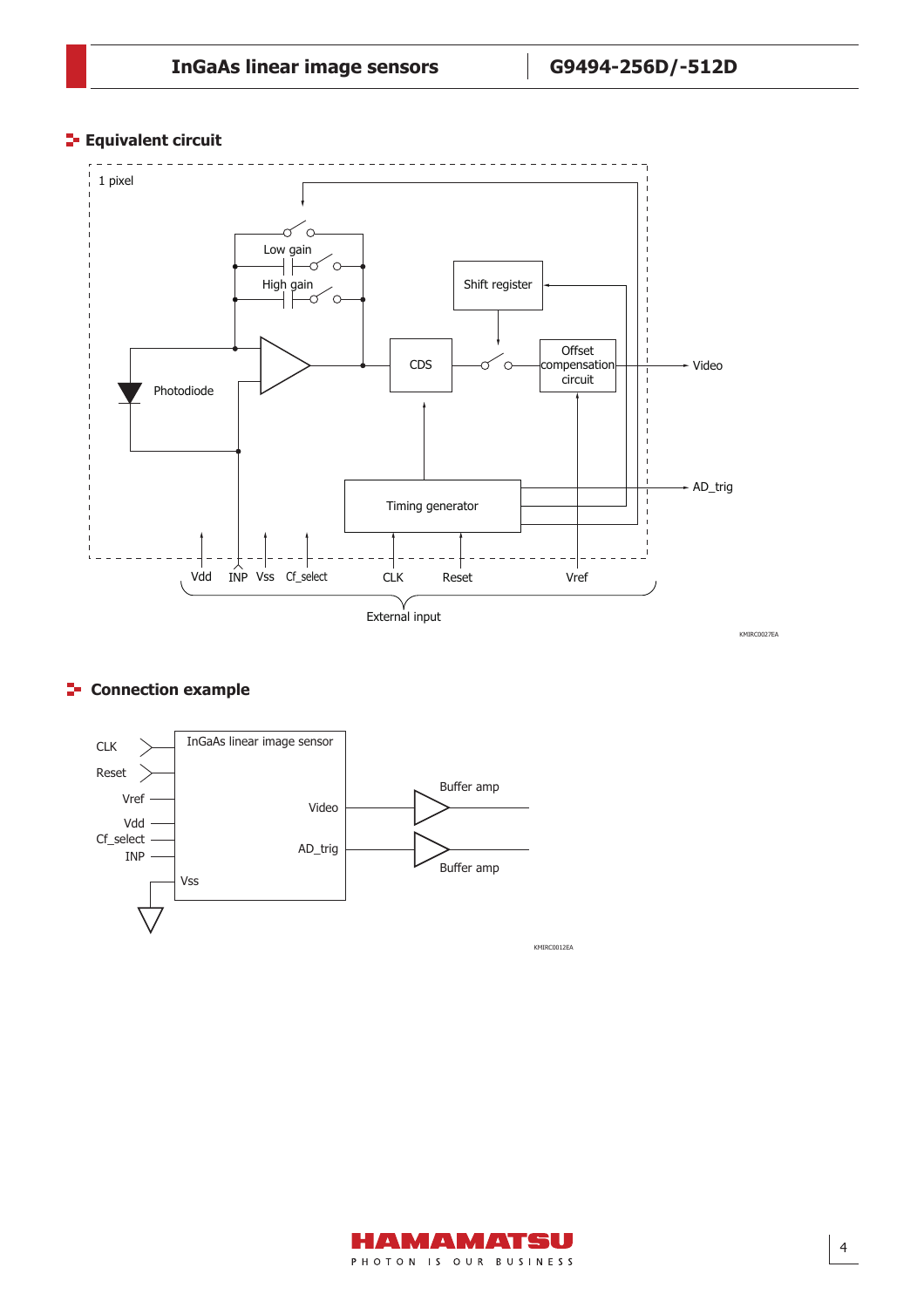# **Timing chart**



Note: More than 3 μs is required for a blank period from the last pixel to the rising edge of RESET pulse.

| Parameter                         | Symbol                        | Min. | Typ. | Max. | Unit |
|-----------------------------------|-------------------------------|------|------|------|------|
| Clock pulse frequency             |                               | 0.1  |      |      | MHz  |
| Clock pulse width                 | tpw(clk)                      | 100  |      |      | ns   |
| Clock pulse rise/fall times       | $tr($ clk $)$ , $tr($ clk $)$ |      | 20   | 100  | ns   |
| Reset pulse width*4               | tpw(RES)                      | 6/f  |      |      | μs   |
| Reset pulse rise/fall times       | $tr(RES)$ , $tf(RES)$         |      | 20   | 100  | ns   |
| Clock pulse to start pulse timing | t1, t2                        | 50   |      |      | ns   |
| Video delay time                  | tvd                           | 100  |      |      | ns   |

\*4: 6 μs or more

# **Spectral response**



**Spectral transmittance characteristics of window material (typical example)**



KMIRB0083EA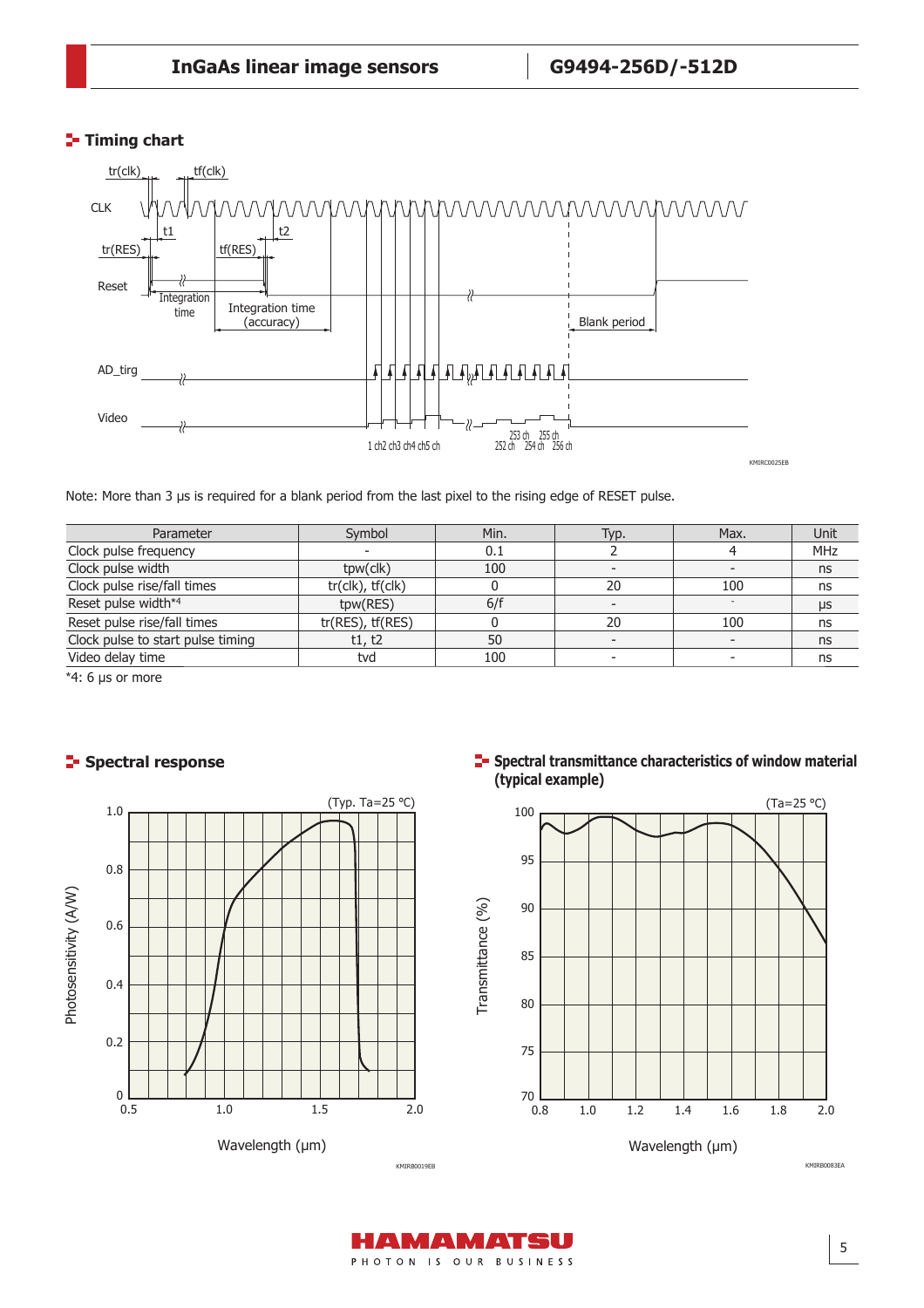

# **Photosensitivity temperature characteristics**

# **F-** Noise vs. temperature



# **Park current vs. temperature**



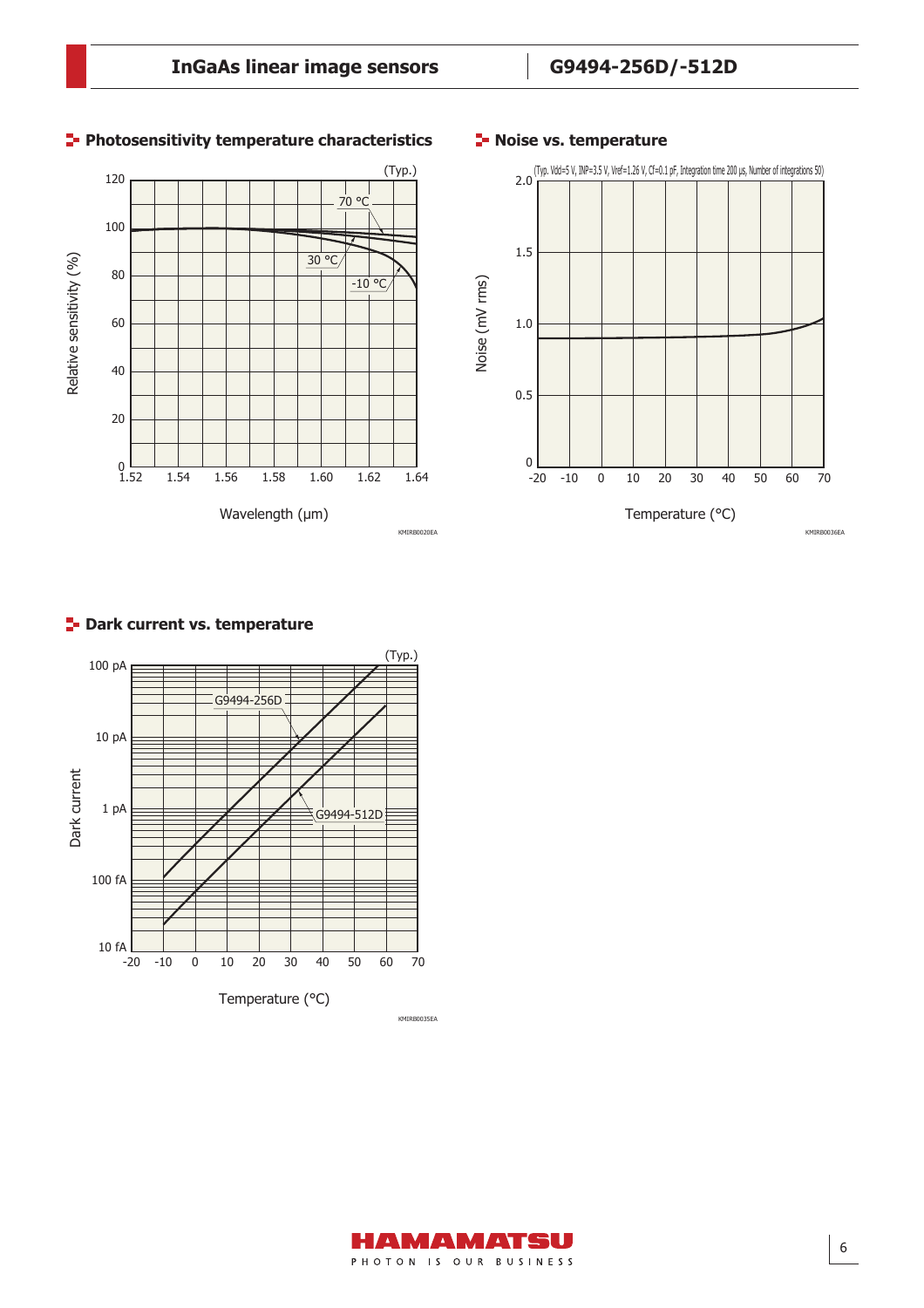# **Pin connections**

| Terminal name | Input/Output                  | <b>Function</b>                                                                       |
|---------------|-------------------------------|---------------------------------------------------------------------------------------|
| <b>CLK</b>    | Input (CMOS logic compatible) | Clock pulse for operating the CMOS shift register                                     |
| Reset         | Input (CMOS logic compatible) | Reset pulse for initializing the feedback capacitance in the charge amplifier         |
|               |                               | formed in the CMOS chip. The width of the reset pulse is integration time.            |
| Vdd           | Input                         | Supply voltage for operating the signal processing circuit in the CMOS chip           |
| Vss           |                               | Ground for the signal processing circuit in the CMOS chip                             |
| <b>INP</b>    | Input                         | Reset voltage for the charge amplifier array in the CMOS chip                         |
| Cf select     | Input                         | Voltage that determines the conversion efficiency in the CMOS chip. High gain         |
|               |                               | $(CE=1600 \text{ nV/e}^{-})$ at 0 V, and low gain (CE=160 nV/e <sup>-</sup> ) at 5 V. |
| Vref          | Input                         | Reset voltage for the offset compensation circuit in the CMOS chip                    |
| AD_trig       | Output                        | Digital signal for AD conversion; positive polarity                                   |
| Video         | Output                        | Analog video signal; positive polarity                                                |

| Conversion efficiency | <b>Cf-SELECT</b> |
|-----------------------|------------------|
| 1600 nV/e             | l ow             |
| 160 nV/e              | High             |

Low: 0 V (GND), High: 5 V (Vdd)

# **P** Dimensional outlines (unit: mm)



KMIRA0015EC